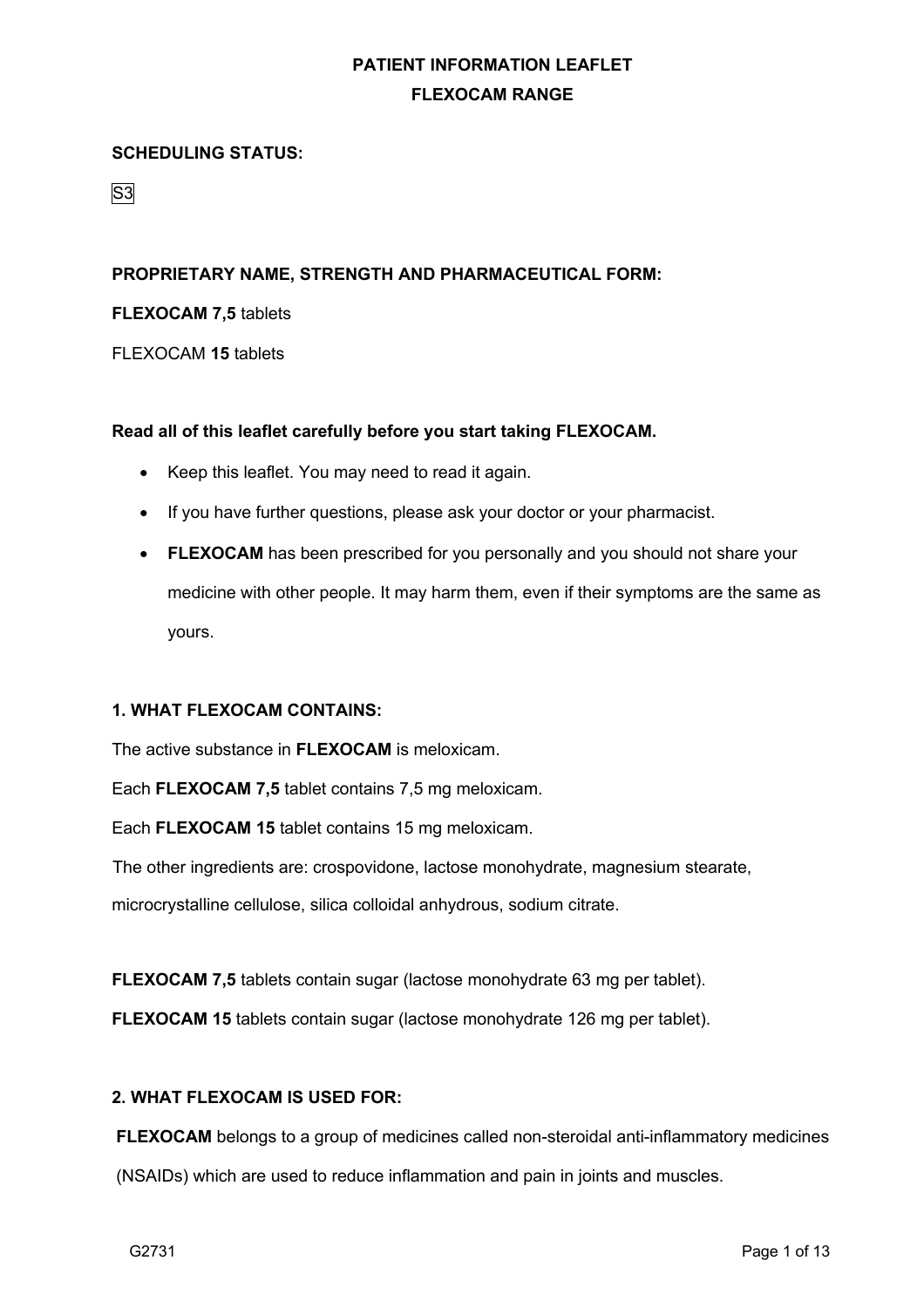## **FLEXOCAM** is used for the treatment of:

- rheumatoid arthritis (inflammation in the joints)
- painful osteoarthritis (pain and stiffness)
- ankylosing spondylitis (a form of spinal arthritis)
- episodes of acute sciatica (any pain stemming from the irritation of the sciatic/hip nerve).

## **3. BEFORE YOU TAKE FLEXOCAM:**

#### **Do not take FLEXOCAM:**

• if you are hypersensitive (allergic) to meloxicam, or to any of the other ingredients of

## **FLEXOCAM** (see **WHAT FLEXOCAM CONTAINS**).

- if you previously suffered from any of the following after taking aspirin or any other pain medication:
	- o asthma (wheezing, chest tightness, breathlessness)
	- $\circ$  skin hives (skin rashes/raised red patches on the skin with severe itching)
	- o nasal polyps (nasal blockage due to swellings in the lining in your nose)
	- o angioedema (swelling under the skin)
	- o acute rhinitis (runny nose).
- if you have experienced heart failure, heart disease caused by narrowing and/or blocking of blood vessels by cholesterol, stroke, and peripheral arterial disease which is a common circulation problem in which blood flow is reduced to the limbs because of narrowed arteries.
- if you have a stomach ulcer.
- if you suffer from severe liver disease.
- if you suffer from kidney disease and are not undergoing dialysis.
- if you are pregnant or breastfeeding your baby (see **Pregnancy and breastfeeding**).
- if you have a history of bleeding in your stomach or intestines, recent or a history of stomach or bleeding ulcers.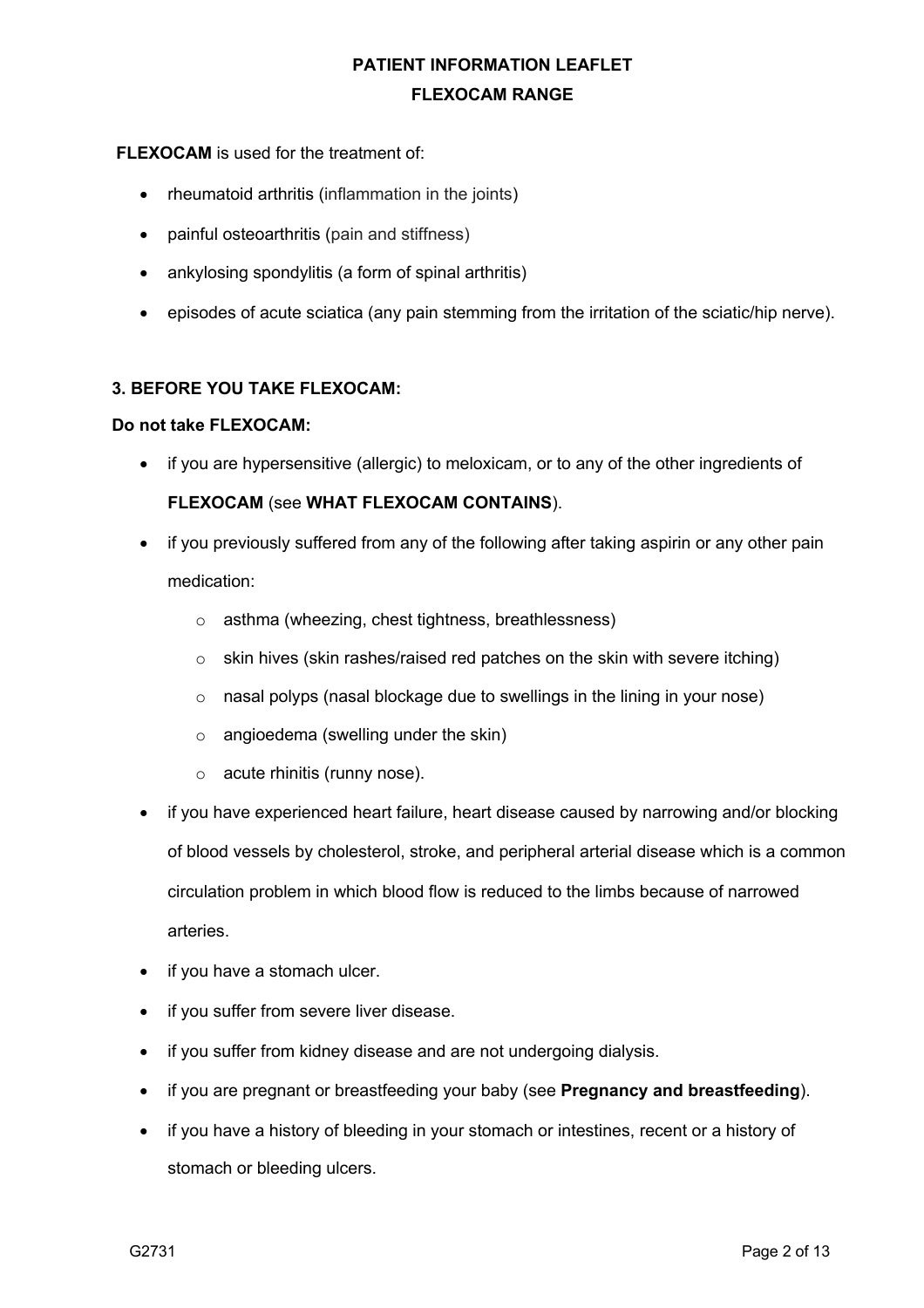- if you have been diagnosed with Crohn's disease or ulcerative colitis (an inflammatory bowel disease with symptoms such as abdominal pain and cramping, rectal pain or bleeding, often bloody diarrhoea).
- if you suffer from any bleeding disorders.
- if you have recently undergone heart surgery (for narrowed or blocked arteries).
- if you are a child below the age of 18 years.

## **Take special care with FLEXOCAM:**

**FLEXOCAM** may cause you to have heart and/or blood vessel problems, stomach and/or intestine problems, or skin reactions which may be fatal.

Do not exceed the dose prescribed by your doctor.

- As soon as you notice a skin rash, abnormal area of tissue (wound, sore, rash or boil), you should stop taking **FLEXOCAM.** Serious skin reactions, which can be fatal, may occur.
- If any of the following heart or blood vessel risk factors apply to you, notify your doctor: high blood pressure, increased cholesterol levels, diabetes and smoking. If you have abnormal heart function, high blood pressure or any other conditions that may be worsened by fluid retention (excessive build-up of fluid in the body), notify your doctor. Fluid retention has been observed in patients taking **FLEXOCAM**.
- If you have a history of oesophagitis (inflammation of the oesophagus with symptoms such as painful swallowing, heartburn, nausea, vomiting), gastritis (inflammation of the lining of the stomach) and/or peptic ulcer (stomach ulcer), you should be cured before starting treatment with **FLEXOCAM**.
- If you are an elderly patient, you may be more likely to experience the side effects of **FLEXOCAM**, especially gastrointestinal disorders, stomach ulcer or bleeding disorders.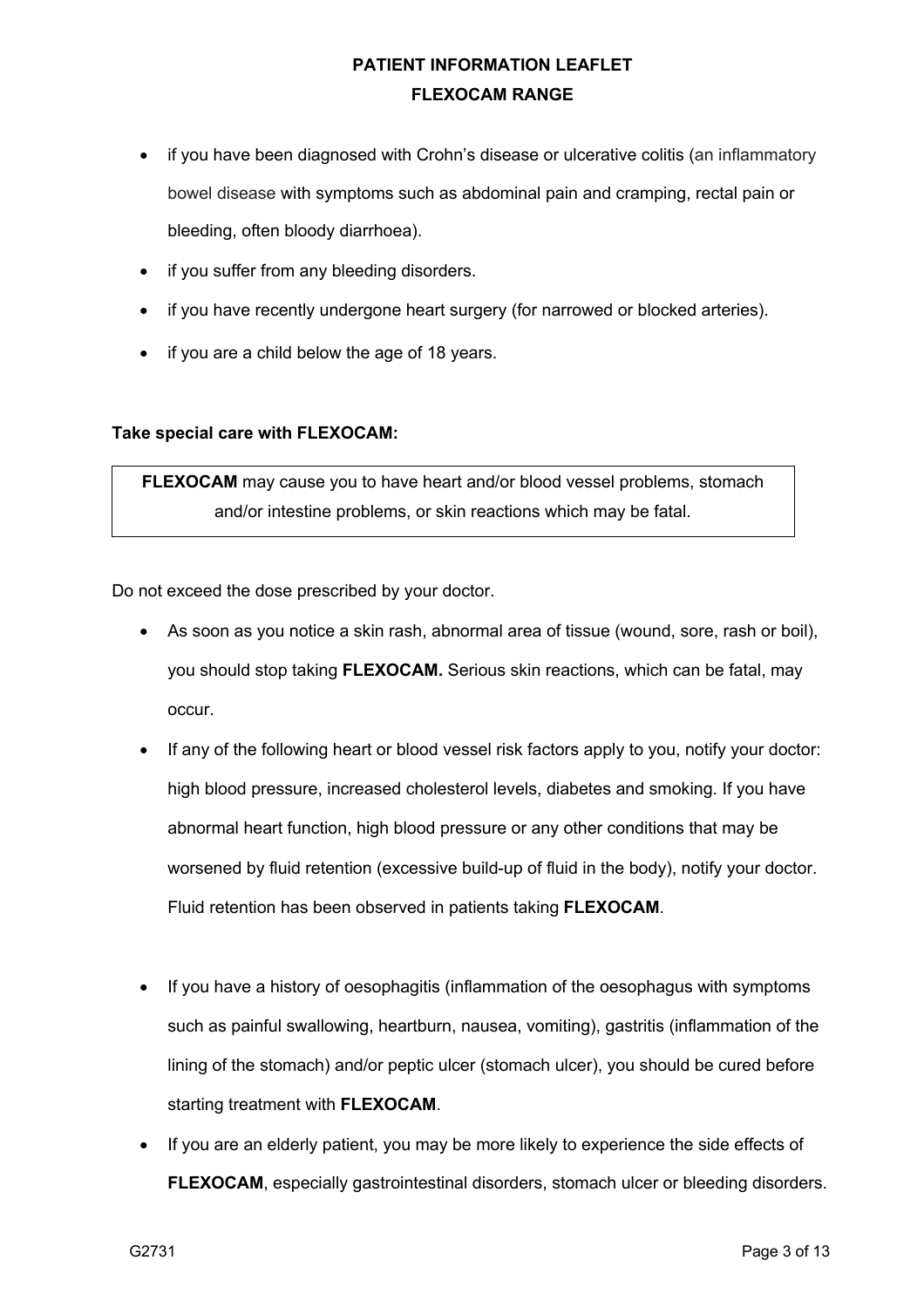- If you have a history of stomach ulcers/ bleeding your doctor may prescribe the lowest dose of **FLEXOCAM** as well an additional medicine to reduce the amount of acid produced in your stomach and to protect the lining of your stomach. Should the symptoms of either stomach ulcer or bleeding occur whilst taking **FLEXOCAM**, you should stop taking it immediately.
- If you are receiving heparin or taking warfarin (used to thin your blood), aspirin or any other pain medication (non-steroidal anti-inflammatory medicines - NSAIDs), as you should not take **FLEXOCAM**.
- If you suffer from kidney or liver problems or are taking diuretic medicines (water tablets) or if you are dehydrated, your kidney function should be carefully monitored.
- If you are an elderly patient and suffer from congestive heart failure (your heart isn't pumping enough blood to your body), are taking medicine to treat hypertension (high blood pressure) or have a reduced blood volume (hypovolaemia) as a result of recent surgery, blood loss, severe burns or low fluid intake.
- If you have been diagnosed with high levels of potassium in your blood.
- If you have kidney problems and are taking a medicine called pemetrexed (used in the treatment of cancer), please notify your doctor so that the dose of **FLEXOCAM** can be adiusted.
- Avoid taking any other anti-inflammatory medicine with **FLEXOCAM** as it may cause an increased risk of bleeding.
- If you require immediate relief from severe or intense pain **FLEXOCAM** is not an appropriate medicine for that.
- When taking **FLEXOCAM**, it may hide the symptoms of infection (e.g. fever).
- If you are diabetic, your potassium levels should be monitored regularly.
- If you have thyroid problems.
- If you have asthma.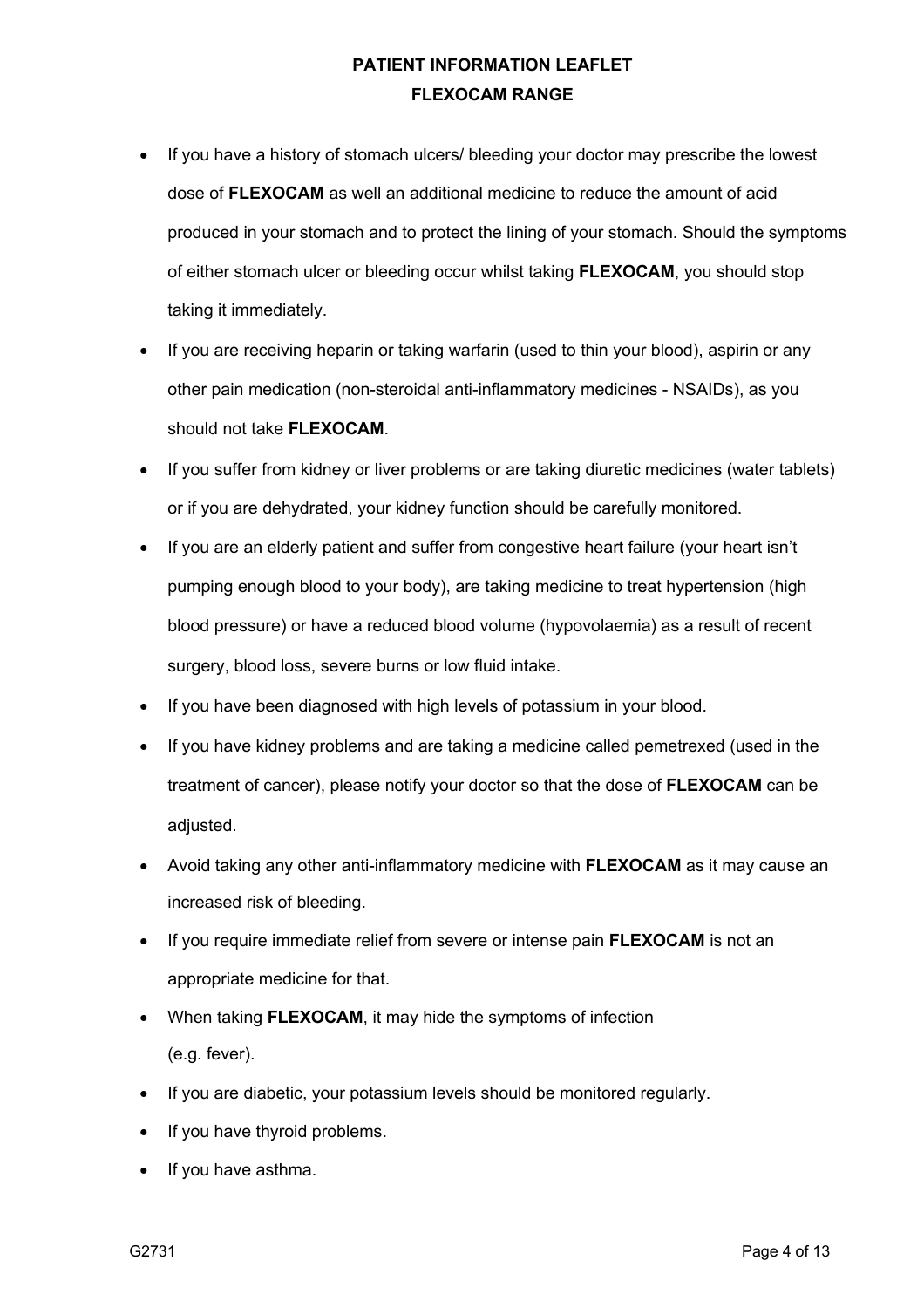- If you are pregnant or breastfeeding your baby (see **Do not take FLEXOCAM,** and **Pregnancy and Breastfeeding)**.
- If you have an intra-uterine device (IUD), as **FLEXOCAM** may reduce its contraceptive effectiveness.

Your doctor may do tests to monitor your condition before or during your treatment.

If you do not notice any improvement in your health after several days, please notify your doctor.

### **Taking FLEXOCAM with food and drink:**

**FLEXOCAM** should be administered with food and a glass of water.

Alcohol may increase your risk of bleeding, if taken with **FLEXOCAM.**

### **Pregnancy and breastfeeding:**

You should not take **FLEXOCAM** during pregnancy. It may harm your unborn baby and interfere with normal labour/delivery.

**FLEXOCAM** may pass into breast milk, as similar medicines also pass into breast milk. If you are taking **FLEXOCAM** you should not be breastfeeding your baby.

If you are pregnant or breastfeeding your baby, please consult your doctor, pharmacist or other healthcare professional for advice before taking **FLEXOCAM.**

**FLEXOCAM** is not recommended in woman who are trying to fall pregnant, woman who are having difficulty falling pregnant or woman who are undergoing testing since it may affect female fertility.

## **Driving and using machinery:**

**FLEXOCAM** may cause drowsiness or blurred vision. Do not drive or operate any machinery before you know how this medicine affects you.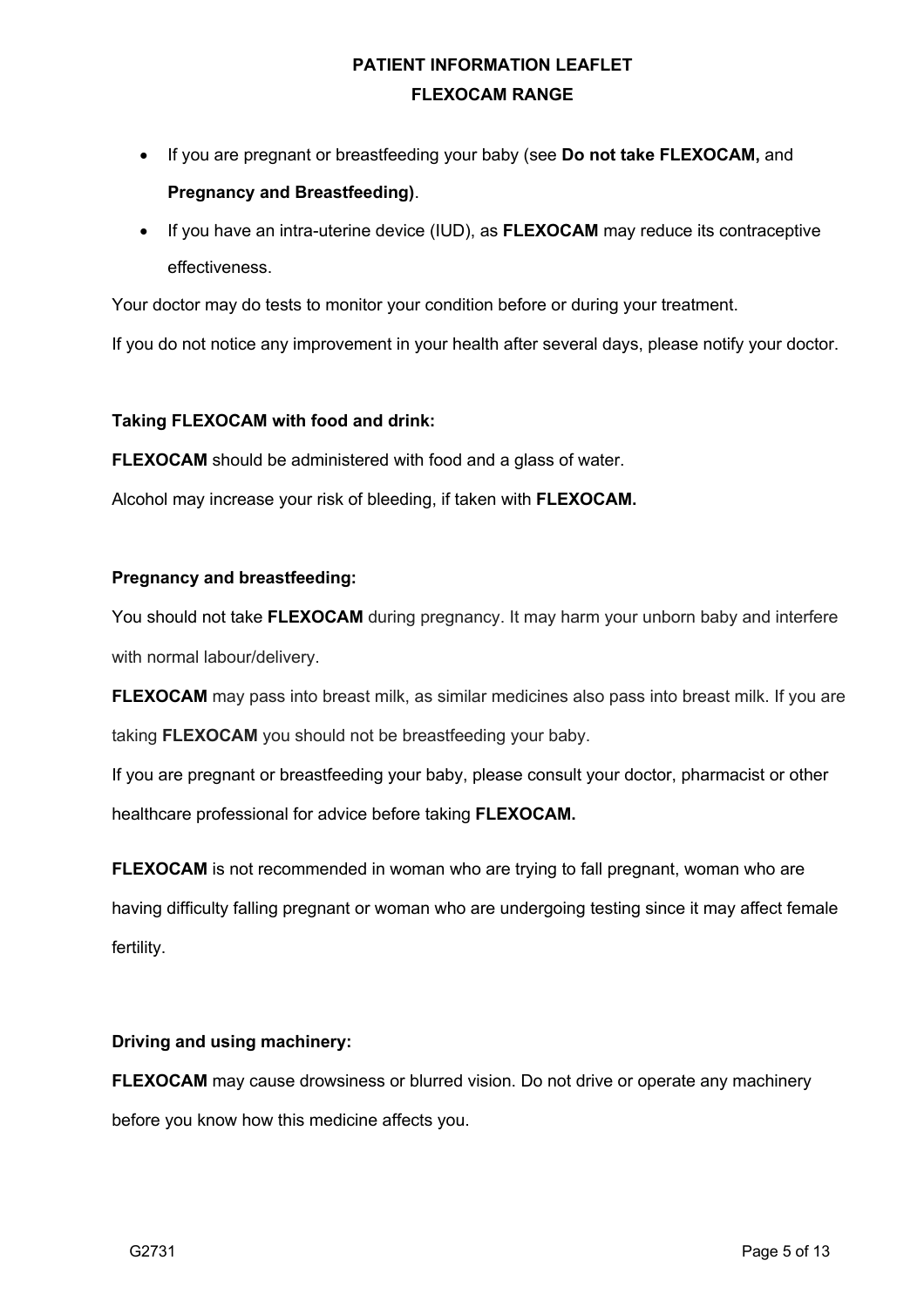### **Important information about some of the ingredients of FLEXOCAM:**

**FLEXOCAM** contains lactose. Patients with the rare hereditary conditions of lactose or galactose intolerance should not take **FLEXOCAM.**

**FLEXOCAM** contains lactose which may have an effect on the control of your blood sugar if you have diabetes mellitus.

### **Taking other medicines with FLEXOCAM:**

Always tell your healthcare professional if you are taking any other medicine.

(This includes complementary or traditional medicines.)

Taking **FLEXOCAM** with any of the following medicines can have unwanted interactions. Please inform your doctor or pharmacist if you are taking or have taken any of the following:

- Aspirin and other anti-inflammatory medication: may increase the risk of stomach ulceration and/or bleeding.
- Medicines which prevent blood clotting or "blood-thinning" medicines, such as warfarin, clopidogrel, ticlopidine or heparin, and medicines which break down blood clots (thrombolytics / anti-platelet medicines), as these may increase the risk of bleeding.
- Selective serotonin re-uptake inhibitors used in the treatment of depression may increase the risk of bleeding.
- Lithium (psychiatric medicine used to treat mood disorders) as **FLEXOCAM** may affect how your medicine works.
- Methotrexate (used in the treatment of tumours, severe skin conditions and active rheumatoid arthritis) as **FLEXOCAM** may increase the effect of this medicine.
- Medicines used to treat high blood pressure, including diuretics (water tablets), as **FLEXOCAM** may reduce the effect of these medicines and your doctor may need to monitor your kidney function.
- Cholestyramine (used to lower cholesterol levels) may reduce the effect of **FLEXOCAM.**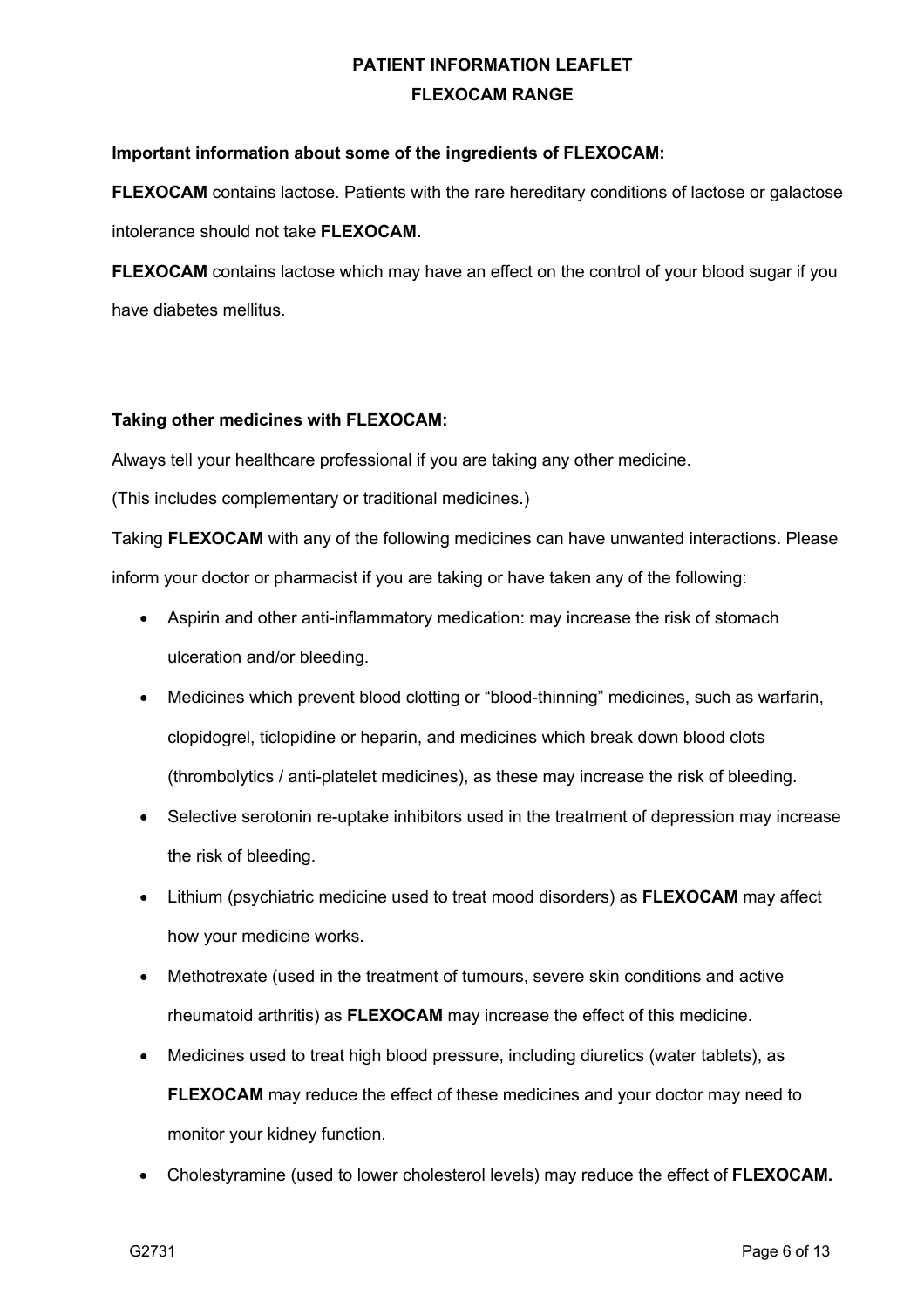- Ciclosporin or tacrolimus (used after organ transplants or for severe skin conditions, rheumatoid arthritis or nephrotic syndrome) may affect the way your kidneys work.
- Deferasirox (used to treat high levels of iron in the blood) may increase the risk of bleeding and stomach ulcers.
- Pemetrexed (used in the treatment of cancer) as your dose schedule of **FLEXOCAM** may need to be adjusted.
- Corticosteroids (used to treat various inflammatory or skin conditions) may increase the risk of stomach ulcer and bleeding.
- Contraception using intrauterine devices (IUDs), is decreased when using **FLEXOCAM**  and extra methods of contraception should be used.

## **4. HOW TO TAKE FLEXOCAM:**

Do not share medicines prescribed for you with any other person.

Always take **FLEXOCAM** exactly as your doctor has instructed you. You should check with your doctor or pharmacist if you are unsure. If you have the impression that the effect of **FLEXOCAM** is too strong or too weak for you, talk to your doctor or pharmacist.

The maximum daily dose of **FLEXOCAM** is 15 mg.

The usual dose is:

### **Adults**

*Acute sciatica*: 7,5 mg once daily. If there is no improvement the dose can be increased to

15 mg a day.

*Ankylosing spondylitis*: 15 mg once daily.

*Osteoarthritis*: 7,5 mg once daily. Increase to 15 mg if necessary.

*Rheumatoid arthritis*: 15 mg once daily. Reduce dose if possible (provided therapeutic response is maintained).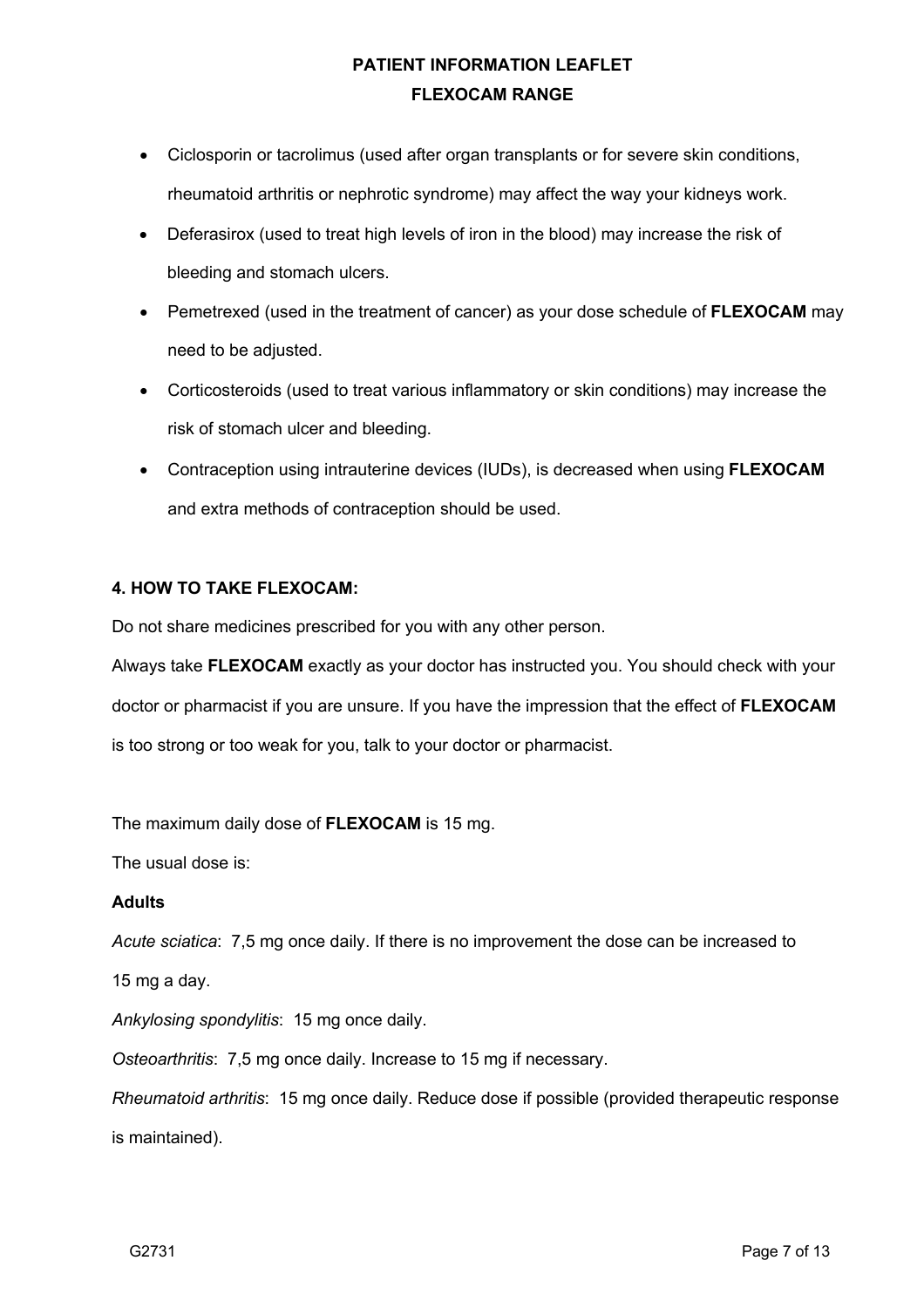Your doctor will indicate the dosage that is suitable for your condition. You should not take more than the maximum dosage.

### **If you take more FLEXOCAM than you should:**

In the event of overdosage, consult your doctor or pharmacist. If neither is available, contact the nearest hospital or poison control centre.

Symptoms of an overdose may include, feeling sleepy or tired, nausea, vomiting, stomach pain and bleeding. In severe cases overdose may result in high blood pressure, kidney failure, liver failure, coma, convulsions and heart failure.

### **If you forget to take a dose of FLEXOCAM:**

Take the missed dose as soon as you remember. If it is almost time for your next dose, skip the missed dose and take **FLEXOCAM** at the next regularly scheduled time. Do not take a double dose to make up for a forgotten individual dose.

### **5. POSSIBLE SIDE EFFECTS:**

**FLEXOCAM** can have side effects.

Not all side effects reported for **FLEXOCAM** are included in this leaflet. Should your general health worsen or if you experience any untoward effects while taking **FLEXOCAM,** please consult your doctor, pharmacist or other healthcare professional for advice.

If any of the following happens, stop taking **FLEXOCAM** and tell your doctor immediately or go to the casualty department at your nearest hospital:

• allergic reaction: cough, difficulty swallowing, dizziness, fast heartbeat, hives, itching, puffiness or swelling of the eyelids or around the eyes, face, lips or tongue, shortness of breath, skin rash, tightness in chest, unusual tiredness or weakness, wheezing.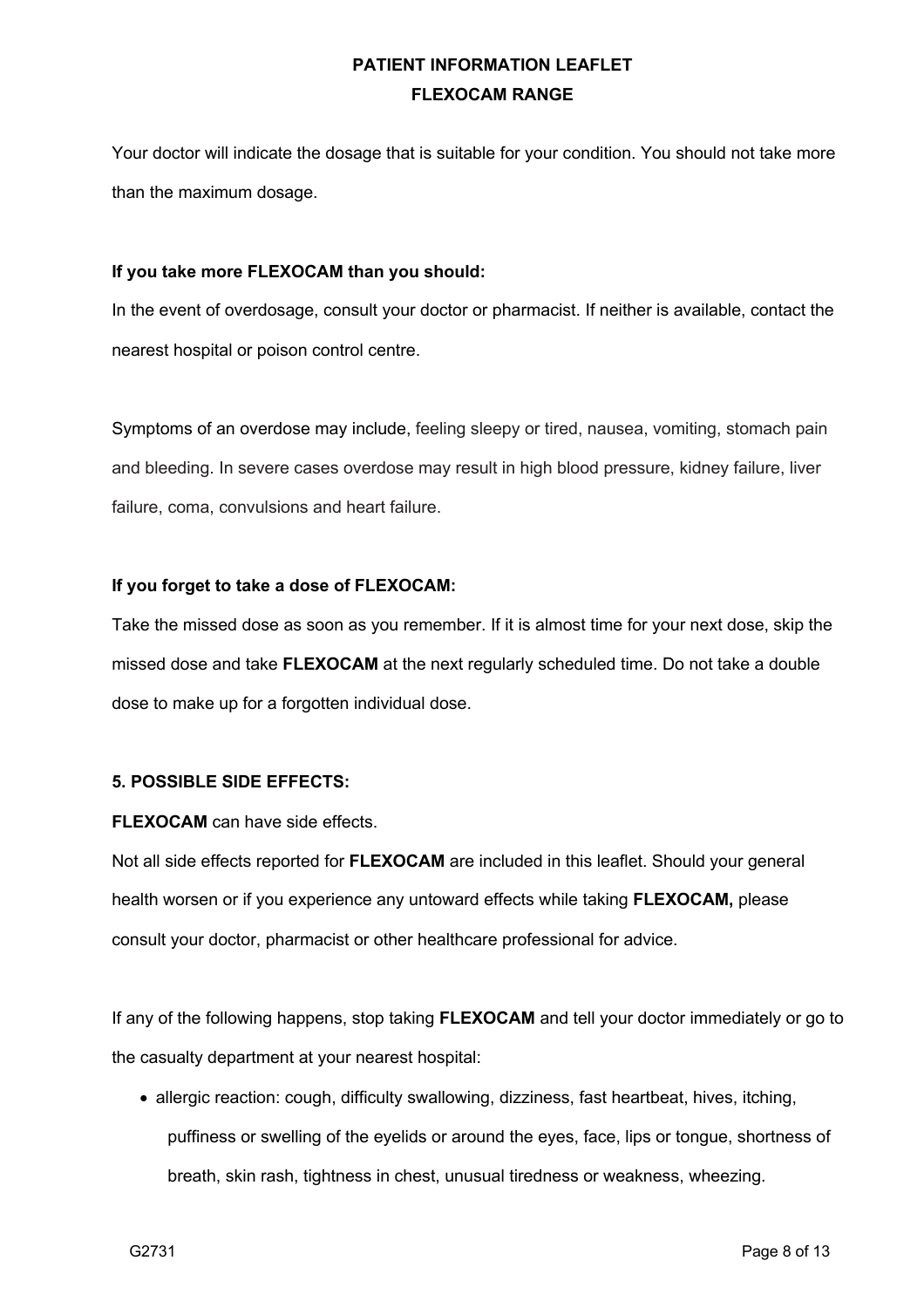These are all very serious side effects. If you have them, you may have had a serious allergic reaction to **FLEXOCAM**. You may need urgent medical attention or hospitalisation.

Tell your doctor immediately or go the casualty department at your nearest hospital if you notice any of the following:

- bronchospasm or asthma (cough, difficulty breathing, noisy breathing, shortness of breath, tightness in chest, wheezing)
- the presence of blood in your urine (water)
- increased or fast heart beat (tachycardia)
- chest pain (angina), irregular or rapid heartbeat (palpitations, high blood pressure or low blood pressure), aching sensation in your chest or arms
- the colour of your water (urine) becomes darker, you feel tired, sick and you have no appetite
- swelling in any part of your body
- passing of red, tarry stools as this may be a symptom of a bleeding stomach ulcer
- hepatitis with symptoms such as abdominal pain, fatigue, nausea, fever
- stroke (sudden numbness in face, arm or leg, especially on one side of the body).

Tell your doctor if you notice any of the following:

Frequent side effects:

- anaemia (you may feel weak and look pale)
- diarrhoea, constipation, stomach pain, excess gas (wind), feeling sick or being sick, indigestion, heartburn
- hearing loss
- headache, dizziness, light headedness
- skin rashes or other skin conditions, itching
- unusual tiredness or weakness.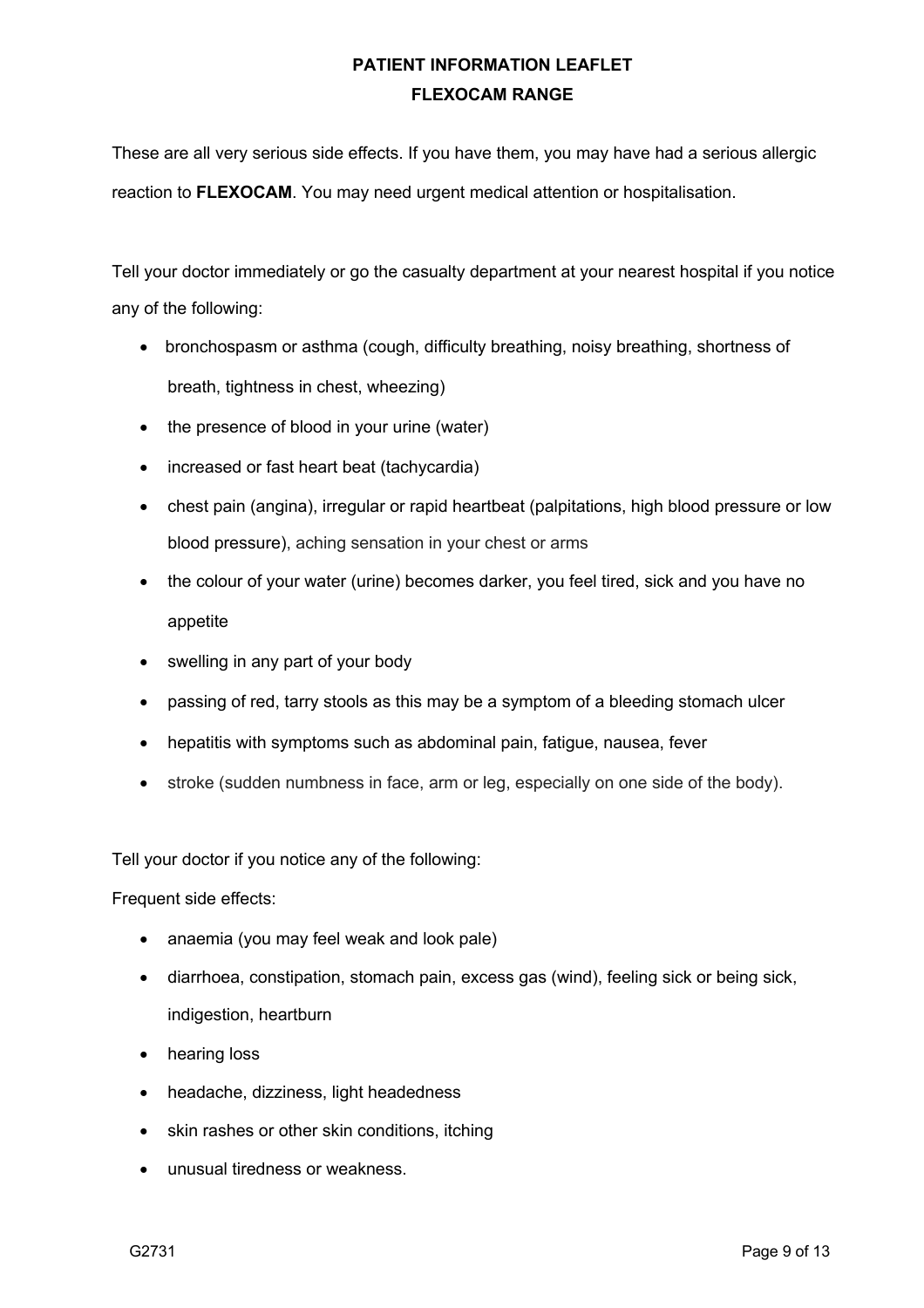Less frequent side effects:

- you bruise more easily than usual. This could be because of a blood disorder (thrombocytopenia)
- drowsiness, sleep disturbances, nightmares, mood changes
- abnormal blood test results
- abnormal liver function tests
- abnormal urine test results
- yellow eyes or skin, also called jaundice
- passing less or more water (urine) than is normal for you
- increased or decreased appetite, weight gain or loss
- vertigo (feeling unbalanced / spinning head), ringing or buzzing in the ears
- aseptic meningitis (symptoms include a fever, chills, a stomach ache, a painful headache, body aches, loss of appetite and vomiting)
- dry mouth, abnormal taste
- sensations of tingling, burning, pricking (pins and needles), or numbness
- visual disturbances, blurred vision or other eye problems.
- flushing, increased sensitivity of the skin to sunlight, sweating
- high blood pressure, low blood pressure (headaches, vision problems, blurred vision, irregular heartbeat)
- stomach problems (symptoms include blood in stool and/or vomit, bloating, heartburn).

Side effects with frequency unknown:

- confusion, disorientation, depression
- peptic ulcer (burning pain in the middle or upper stomach between meals or at night).

If you notice any side effects not mentioned in this leaflet, please inform your doctor or pharmacist.